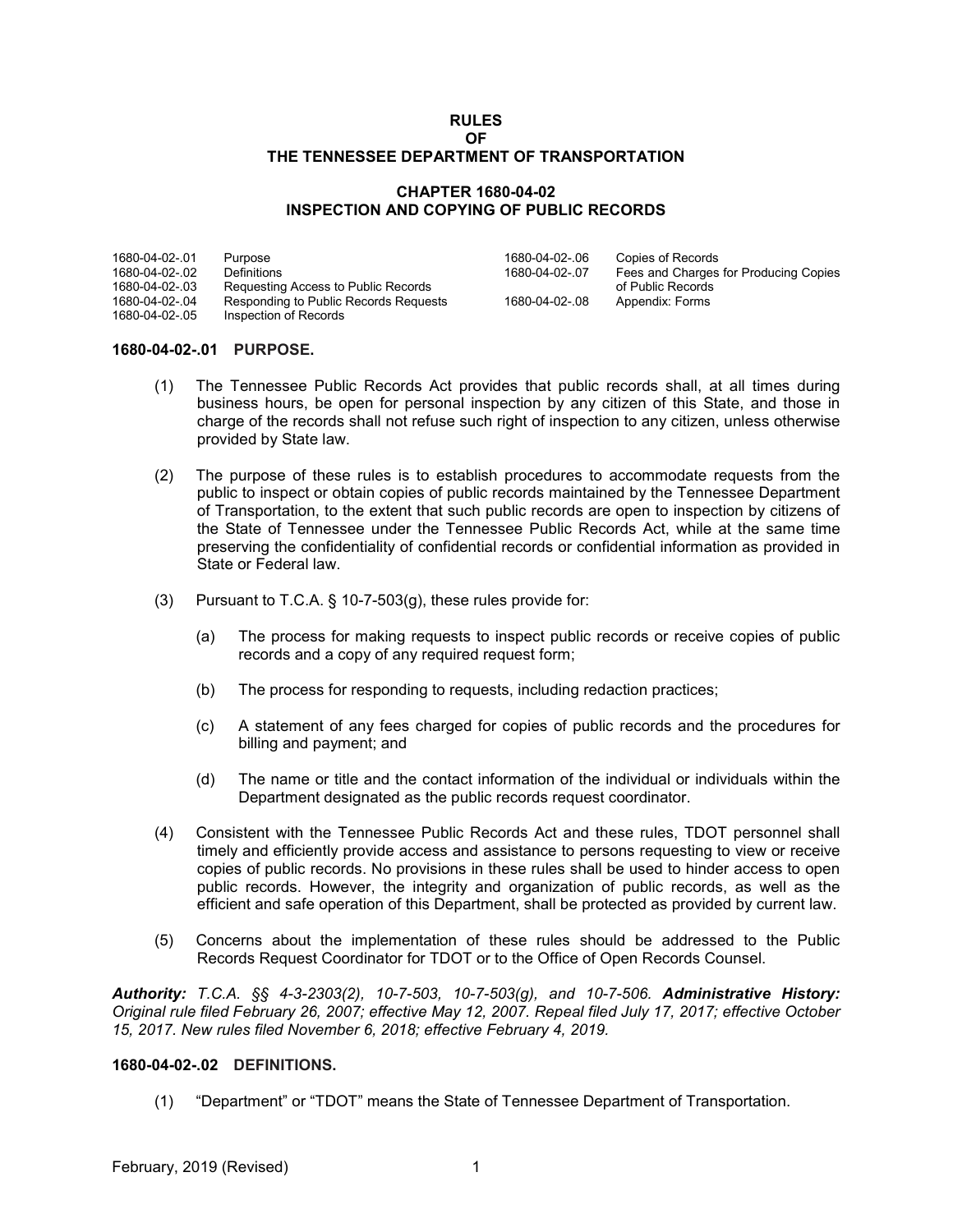(Rule 1680-04-02-.02, continued)

- (2) "Office of Open Records Counsel" or "OORC" means the office established under T.C.A. §§ 8-4-601, et seq., within the Office of the State of Tennessee Comptroller of the Treasury.
- (3) "Public Records" means all documents, papers, letters, maps, books, photographs, microfilms, electronic data processing files and output, films, recordings, or other material, regardless of physical form or characteristic, made or received pursuant to law or ordinance or in connection with the transaction of official business by any governmental agency.
- (4) "Public Records Request Coordinator" or "PRRC" means the individual, or individuals, designated in Rule 1680-04-02-.03 who has, or have, the responsibility to ensure public record requests are routed to the appropriate records custodian and are fulfilled in accordance with T.C.A. §§ 10-7-503, et seq., of the Tennessee Public Records Act. The PRRC may also be a records custodian.
- (5) "Records Custodian" means the office, official or employee lawfully responsible for the direct custody and care of a public record. The records custodian is not necessarily the original preparer or receiver of the record.
- (6) "Requestor" means a person seeking access to a public record or public records, whether it is for the purpose of inspection or duplication.
- (7) "Tennessee Public Records Act" or "TPRA" means the State law codified in T.C.A. §§ 10-7- 501, et seq., regarding access to public records.

*Authority: T.C.A. §§ 4-3-2303(2), 10-7-503, 10-7-503(g), and 10-7-506. Administrative History: Original rule filed February 26, 2007; effective May 12, 2007. Repeal filed July 17, 2017; effective October 15, 2017. New rules filed November 6, 2018; effective February 4, 2019.*

#### **1680-04-02-.03 REQUESTING ACCESS TO PUBLIC RECORDS.**

- (1) Public record requests, except those requests generated by the news media, should generally be made, or referred, to the Public Records Request Coordinator, or his or her designee, in order to ensure that public records requests are routed to the appropriate records custodian and fulfilled in a timely manner. A simple request to inspect or duplicate a readily available public record may be made to, and handled by, the applicable records custodian.
- (2) The designated PRRC for TDOT is the General Counsel; provided, however, that responsibilities of the PRRC under this rule may be delegated to one or more employees under the supervision of the PRRC. The PRRC may be contacted at:

Office of General Counsel Tennessee Department of Transportation 3rd Floor, James K. Polk Building 505 Deaderick Street Nashville, Tennessee 37243 Telephone: (615) 741-2941 Email: TDOT.RecordsRequest@tn.gov

(3) All news media requests for information and documents shall be directed to TDOT's Community Relations Division, which may be contacted at:

Community Relations Division Tennessee Department of Transportation 7th Floor, James K. Polk Building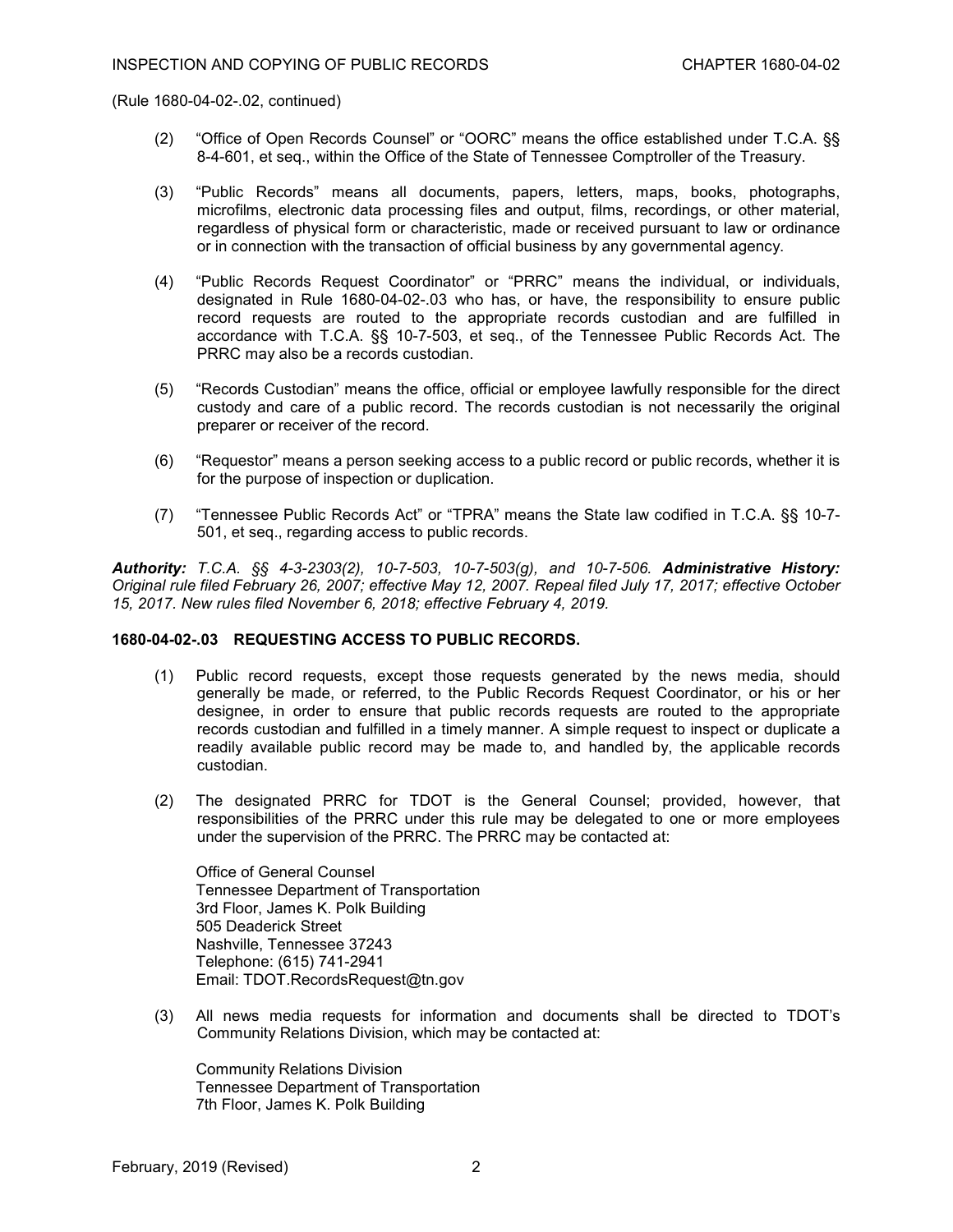(Rule 1680-04-02-.03, continued)

505 Deaderick Street Nashville, Tennessee 37243 Telephone: (615) 741-7736

- (4) Requests for inspection of public records may be made orally or in writing but shall not be required to be made in writing. Requestors may use the Public Records Request Form provided in the Appendix or any other written form of communication such as mail or email. There shall be no charge for inspection of public records.
- (5) Requests for copies, or requests for inspection and copies, of public records shall be made in writing. Requestors may use the Public Records Request Form provided in the Appendix or any other written form of communication such as mail or electronic mail. There shall be a charge for producing copies of public records, in accordance with Rule 1680-04-02-.07.
- (6) Proof of Tennessee citizenship may be required as a condition to inspect or receive copies of public records. Any questions regarding proof of Tennessee citizenship should be directed to the Public Records Request Coordinator.
- (7) Public Records and Information Available on TDOT's Internet Website.
	- (a) TDOT posts notices of scheduled public meetings and hearings on its internet website at [https://www.tn.gov/tdot/transportation-quick-links/upcoming-events.html.](https://www.tn.gov/tdot/transportation-quick-links/upcoming-events.html)
	- (b) In addition, TDOT makes a wide variety of TDOT forms, documents, publications, and resources available to the public via TDOT's internet website at [https://www.tn.gov/tdot,](https://www.tn.gov/tdot) and particularly through the Index of Services at [https://www.tn.gov/tdot/find-local](https://www.tn.gov/tdot/find-local-information111.html)[information111.html.](https://www.tn.gov/tdot/find-local-information111.html) Examples of files that are available online include, without limitation, TDOT's Long Range Transportation Plan, Statewide Transportation Improvement Program (STIP), and current Three-Year Comprehensive Multimodal Program (3-Year Plan); information on current transportation projects (by Region); weekly lane closure information; current traffic conditions (TDOT SmartWay); information regarding project funding programs and other transportation programs administered by TDOT; state, county, and city maps; roadway inventory data; bridge inventory and appraisal reports; standard roadway and structures drawings; various procedural manuals and guidelines; standard specifications for road and bridge construction; construction contract and prequalification forms; Disadvantaged Business Enterprise (DBE) information; construction contract bid letting information; prequalification procedures and current advertisements for consultant services; and information on how to obtain various types of permits from TDOT, including permits for driveways, outdoor advertising, overweight/overdimensional vehicle movements, and utility installations.
	- (c) Individual TDOT divisions may have their own online written forms for requesting copies of particular types of records for which they are the records custodian.
	- (d) To the extent that such online files are accessible to members of the public who have no business or official relationship with TDOT, the files are made available for informational purposes only. TDOT makes no warranty of any kind, express or implied, regarding these files and specifically makes no warranty that any of these files are fit for any other use or particular purpose. The user of such files assumes all risk and liability for any losses, damages, claims or expenses resulting from the use or possession of any files provided by TDOT.
	- (e) Further, by making records available for inspection online, TDOT does not waive any restrictions on the use of such records that may be applicable under law, including without limitation 23 U.S.C. § 409, which prohibits certain types of federal-aid safety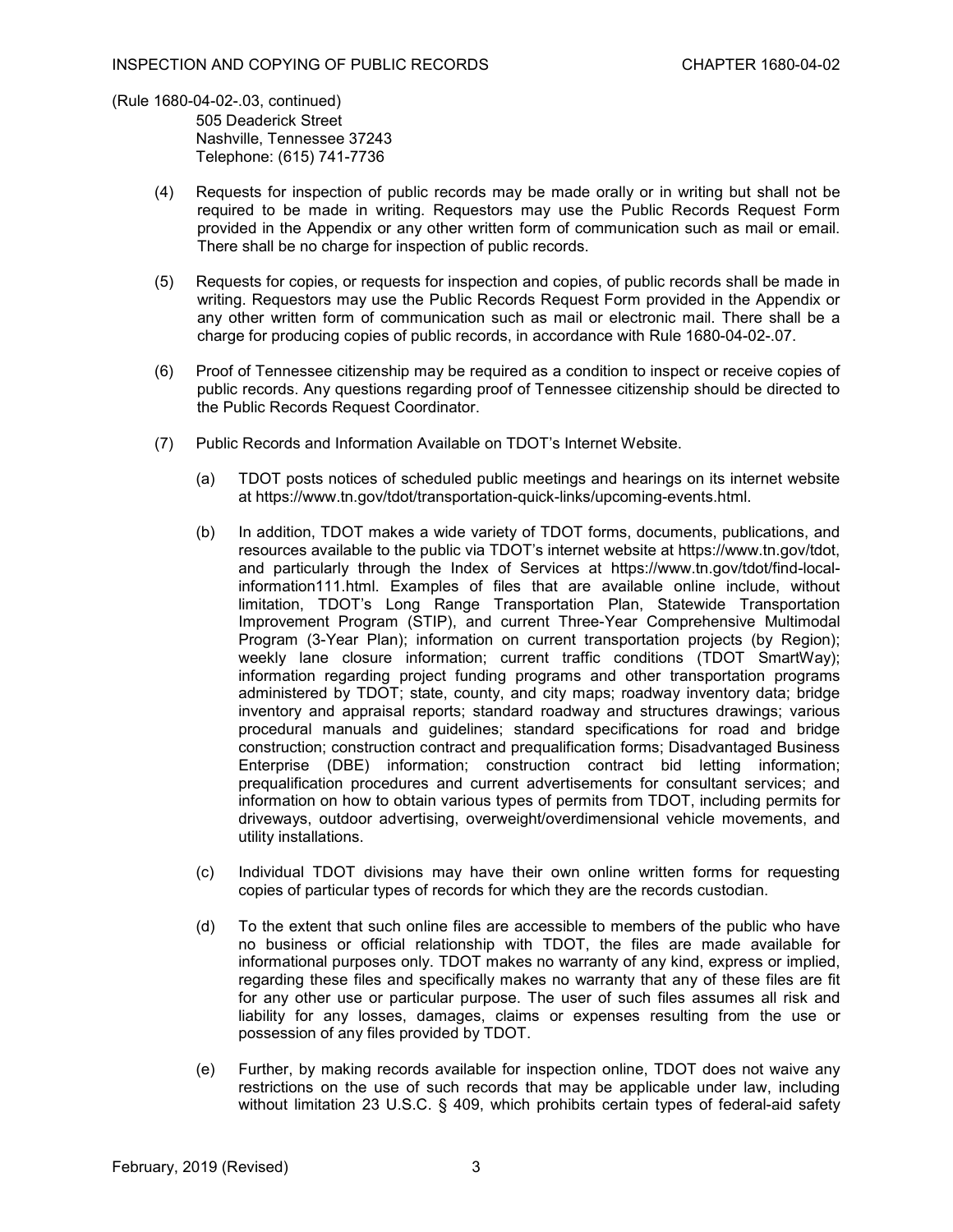# (Rule 1680-04-02-.03, continued)

project related records from being subject to discovery or admitted into evidence in any civil action for damages.

*Authority: T.C.A. §§ 4-3-2303(2), 10-7-503, 10-7-503(g), and 10-7-506. Administrative History: Original rule filed February 26, 2007; effective May 12, 2007. Repeal filed July 17, 2017; effective October 15, 2017. New rules filed November 6, 2018; effective February 4, 2019.*

# **1680-04-02-.04 RESPONDING TO PUBLIC RECORDS REQUESTS.**

- (1) Public Record Request Coordinator
	- (a) The PRRC, or an employee under the supervision of the PRRC, will review public record requests and make an initial determination of the following:
		- 1. If TDOT is the custodian of the records;
		- 2. If the requestor provided evidence of Tennessee citizenship (if required) or whether such proof should be required; and
		- 3. If the records requested are described with sufficient specificity to identify them.
	- (b) The PRRC, or an employee under the supervision of the PRRC, shall acknowledge receipt of the request and take any of the following appropriate actions:
		- 1. Advise the requestor of any determinations made regarding proof of Tennessee citizenship (if required); form(s) required for copies; copy fees and labor threshold and waivers, if applicable; and aggregation of multiple or frequent requests;
		- 2. If appropriate, deny the request in writing, in whole or in part, providing the appropriate ground as enumerated in TDOT's Public Records Request Response Form, or other written communication, including any of the following:
			- (i) Lack of evidence of Tennessee citizenship (if required);
			- (ii) Lack of specificity in the request;
			- (iii) Non-existence of the requested records;
			- (iv) Lack of custody or control over the requested records; or
			- (v) An exemption under the Tennessee Public Records Act or other provision of law making the requested record confidential or not subject to public disclosure;
		- 3. If appropriate, contact the requestor to see if the request can be clarified or narrowed;
		- 4. Forward the records request to the appropriate records custodian at TDOT; or
		- 5. If requested records are in the custody of a different governmental entity, and the PRRC knows the correct governmental entity, advise the requestor of the correct governmental entity and PRRC for that entity, if known.
- (2) Records Custodian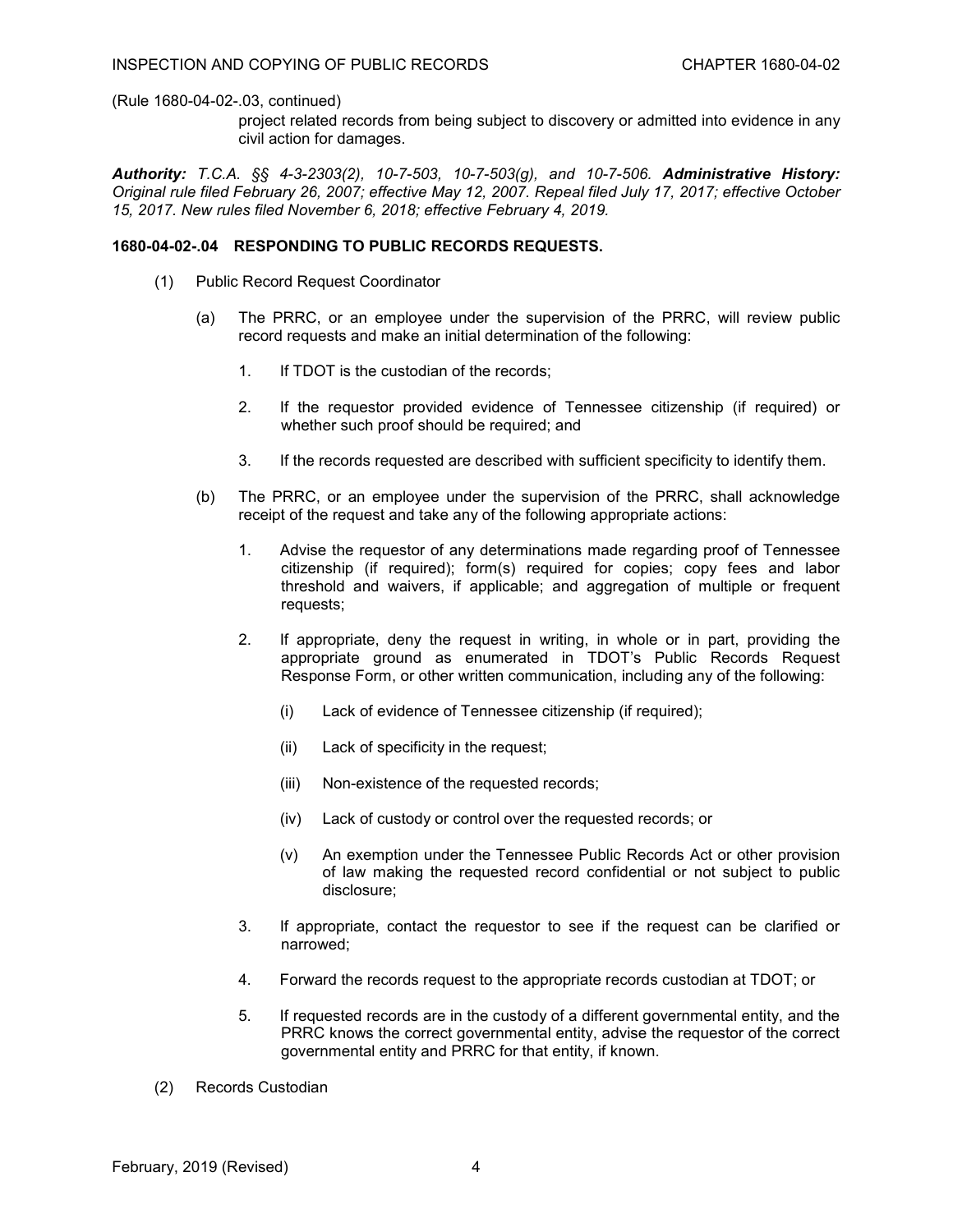(Rule 1680-04-02-.04, continued)

- (a) Upon receiving a specific public records request, a records custodian shall promptly make the requested public record or records available, if practicable, in accordance with T.C.A. § 10-7-503. If the request involves multiple records from one or more offices within TDOT that cannot be readily identified, located, and provided to the requestor, or if the records custodian is uncertain whether an applicable exemption applies, the records custodian shall immediately refer the request to the PRRC.
- (b) The PRRC shall, within seven (7) business days from the receipt of the request, send the requestor a completed Public Records Request Response Form, or other written communication, if it is not practicable to provide requested records promptly because additional time is necessary:
	- 1. To determine whether the requested records exist;
	- 2. To search for, retrieve, or otherwise gain access to records;
	- 3. To determine whether the records are open or confidential;
	- 4. To redact records; or
	- 5. For other similar reasons.
- (c) If a records custodian believes that a public records request, or a part of the request, should be denied, he or she shall inform the PRRC who shall determine whether to deny the request, in whole or part, in writing as provided in subparagraph (1)(b) of this rule, using the Public Records Request Response Form or other written communication.
- (d) If a records custodian reasonably determines production of records should be segmented because the records request is for a large volume of records, or additional time is necessary to prepare the records for access, the records custodian shall refer the requests to the PRRC, and the PRRC shall use the Public Records Request Response Form, or other written communication, to notify the requestor that production of the records will be in segments and that a records production schedule will be provided as expeditiously as practicable. If appropriate, the records custodian or PRRC should contact the requestor to see if the request can be narrowed.
- (e) If a records custodian or the PRRC discovers records responsive to a records request were omitted, the records custodian or PRRC will contact the requestor concerning the omission and produce the records as quickly as possible.
- (3) Confidential Records and Redaction
	- (a) If the PRRC determines that the requested records are considered confidential or privileged records under Federal or State law and are not available for public inspection, the PRRC shall communicate such determination to the requestor in writing. However, nothing in these rules shall be construed to require TDOT to generate a detailed description of each confidential record withheld from inspection, such as may be required with respect to the production of documents in discovery under the Tennessee Rules of Civil Procedure.
	- (b) If a requested record contains confidential information that is not open for public inspection, the records custodian shall prepare a redacted copy prior to providing access. If questions arise concerning redaction, the records custodian shall coordinate with the PRRC, legal counsel, or other appropriate parties regarding review and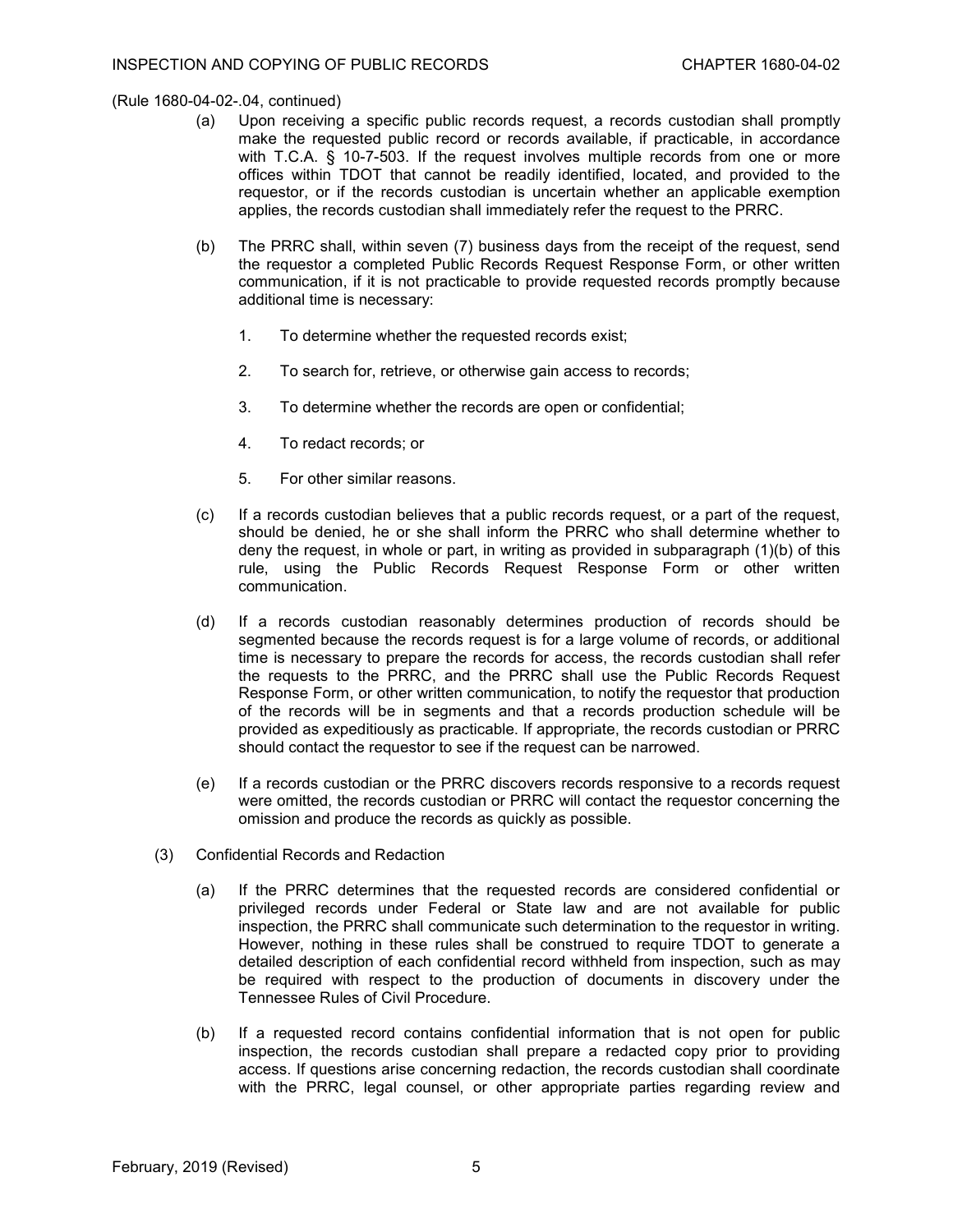(Rule 1680-04-02-.04, continued)

- redaction of records. The records custodian and the PRRC may also consult with the OORC or with the Office of the Attorney General and Reporter.
- (c) Whenever a redacted record is provided, a records custodian or PRRC shall provide the requestor with the basis for redaction. The basis given shall be general in nature and not disclose confidential information.

*Authority: T.C.A. §§ 4-3-2303(2), 10-7-503, 10-7-503(g), and 10-7-506. Administrative History: Original rule filed February 26, 2007; effective May 12, 2007. Repeal filed July 17, 2017; effective October 15, 2017. New rules filed November 6, 2018; effective February 4, 2019.*

# **1680-04-02-.05 INSPECTION OF RECORDS.**

- (1) There shall be no charge for inspection of public records.
- (2) The location for inspection of records within TDOT's offices will be determined by either the PRRC or the records custodian.
- (3) Under reasonable circumstances, the PRRC or a records custodian may require an appointment for inspection or may require inspection of records at an alternate location.
- (4) The Tennessee Public Records Act grants Tennessee citizens the right to access open public records that exist at the time of the request. Nothing in the TPRA or these rules shall be construed as requiring a records custodian or the PRRC to sort through files to compile information or to create or recreate a record that does not exist.

*Authority: T.C.A. §§ 4-3-2303(2), 10-7-503, 10-7-503(g), and 10-7-506. Administrative History: Original rule filed February 26, 2007; effective May 12, 2007. Repeal filed July 17, 2017; effective October 15, 2017. New rules filed November 6, 2018; effective February 4, 2019.*

# **1680-04-02-.06 COPIES OF RECORDS.**

- (1) A records custodian or the PRRC shall promptly respond to a request for copies of public records in accordance with the procedures set forth in 1680-04-02-.04.
- (2) Copies will be available for pickup at a location specified by the records custodian or the PRRC or may be delivered to the mailing address specified by the requestor.
- (3) At the discretion of the PRRC, commercial copy services may be used for copying a large volume of public records. In such event, the requestor shall be responsible for the commercial copying costs.
- (4) TDOT, or its contractors or agents, shall maintain custody of its records at all times. A requestor shall not be allowed to take custody of any TDOT record, nor shall any requestor be allowed to use a personal photocopier or scanner to make photocopies, download electronic or digital records, reproduce computer disks, or otherwise mechanically reproduce any TDOT record; provided, however, that:
	- (a) A requestor may use a personal camera or cell phone to take a photograph of a page or frame of a record, or may make personal notes or manually copy the contents of a TDOT record, so long as the integrity of the record is maintained; and
	- (b) A person may use his or her own equipment to download and print, for personal information or fair use purposes, any TDOT document that is accessible to the public on TDOT's internet website. See Rule 1680-04-02-.03, paragraph (7), regarding access to and use of TDOT records available online.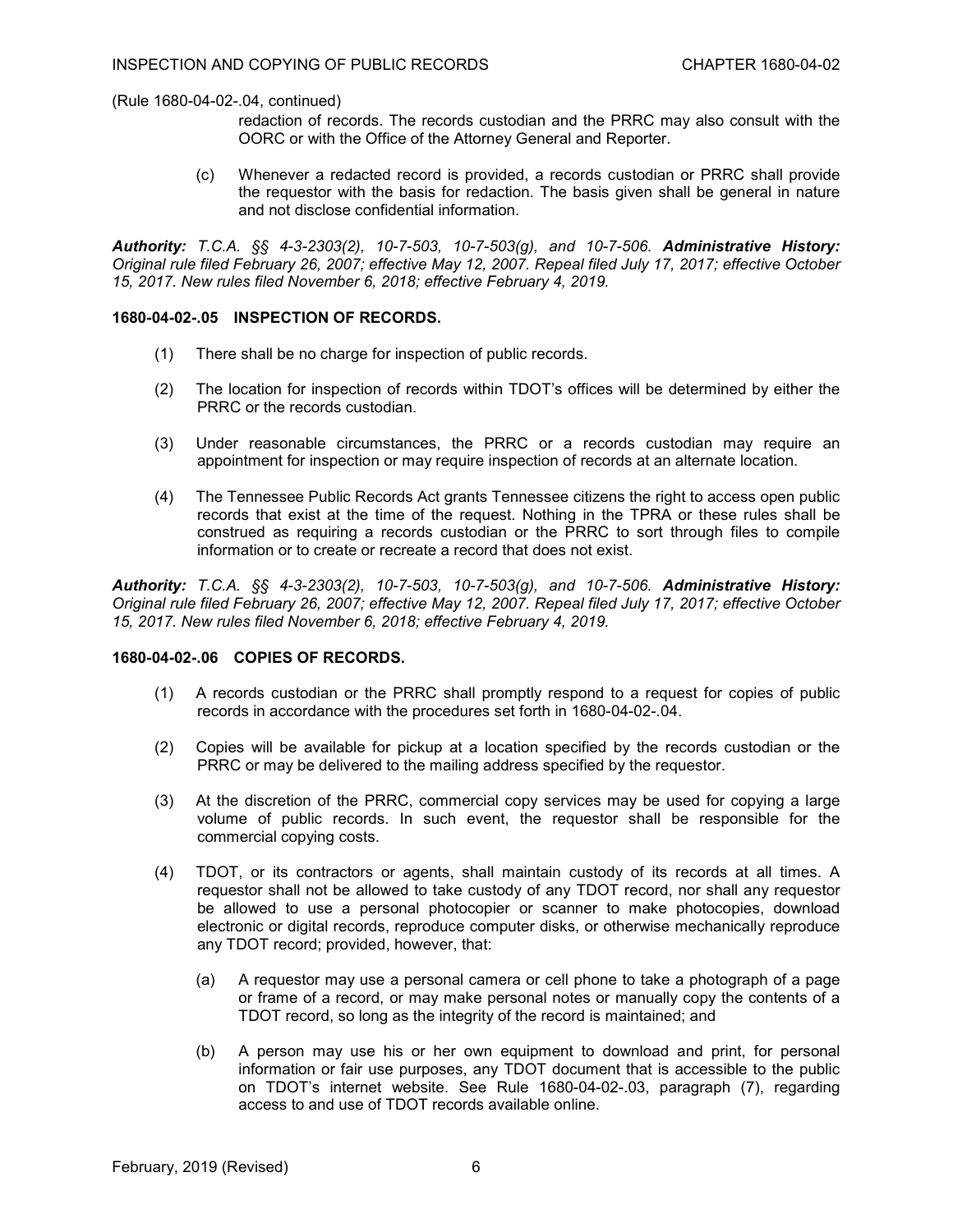(Rule 1680-04-02-.06, continued)

*Authority: T.C.A. §§ 4-3-2303(2), 10-7-503, 10-7-503(g), and 10-7-506. Administrative History: Original rule filed February 26, 2007; effective May 12, 2007. Repeal filed July 17, 2017; effective October 15, 2017. New rules filed November 6, 2018; effective February 4, 2019.*

### **1680-04-02-.07 FEES AND CHARGES FOR PRODUCING COPIES OF PUBLIC RECORDS.**

- (1) Records custodians or the PRRC shall provide requestors with an itemized estimate of the fees and charges prior to producing copies of records. After the copies have been made, the records custodian or PRRC shall itemize the fees and charges and send an invoice to the requestor. Pre-payment of the copy costs shall be required before producing copies of the requested records.
- (2) The PRRC or a records custodian may waive payment of copy fees and labor charges under any of the following circumstances:
	- (a) The applicable fees and charges do not exceed \$5.00;
	- (b) The records are provided to federal, state, or local governmental agencies or officials;
	- (c) The records are provided to a person or entity that will use the records to perform work for or on behalf of TDOT; or
	- (d) The records pertain to the acquisition of real property from a person or entity and are provided to that person or entity.
- (3) Fees for making copies are as follows:

| Record page size                                                         | Fee (black and white) | Fee (color)      |
|--------------------------------------------------------------------------|-----------------------|------------------|
| $8\frac{1}{2}$ x 11" or $8\frac{1}{2}$ " x 14"<br>(letter or legal size) | \$0.15 per page       | \$0.50 per page  |
| 11" x 17" or 12" x 18"                                                   | $$1.00$ per page      | $$1.50$ per page |
| 24" x 36"                                                                | $$2.00$ per page      | \$4.00 per page  |
| $> 24" \times 36"$                                                       | $$.75/sq.$ ft.        | $$1.50/sq.$ ft.  |

- (4) In addition to the copy fees described in paragraph (3) above, labor charges for the time, in hours, to produce copies of records shall be imposed whenever the time exceeds one (1) hour. Labor charges shall be calculated by multiplying the base hourly wage rate of each employee by the time each employee spends in identifying, locating, and copying the records, minus the first hour of the most highly paid employee.
- (5) If the copies of the requested records are delivered by mail, the costs of delivery, including postage, shall be included in the copy charge.
- (6) At TDOT's discretion, an outside copying vendor may be used to make copies of the requested records. If so, an employee of TDOT shall transport the records to and from the vendor and maintain custody of the records at all times. The requestor shall pay the actual costs assessed by the vendor and any applicable employee labor charges as provided in paragraph (4) above.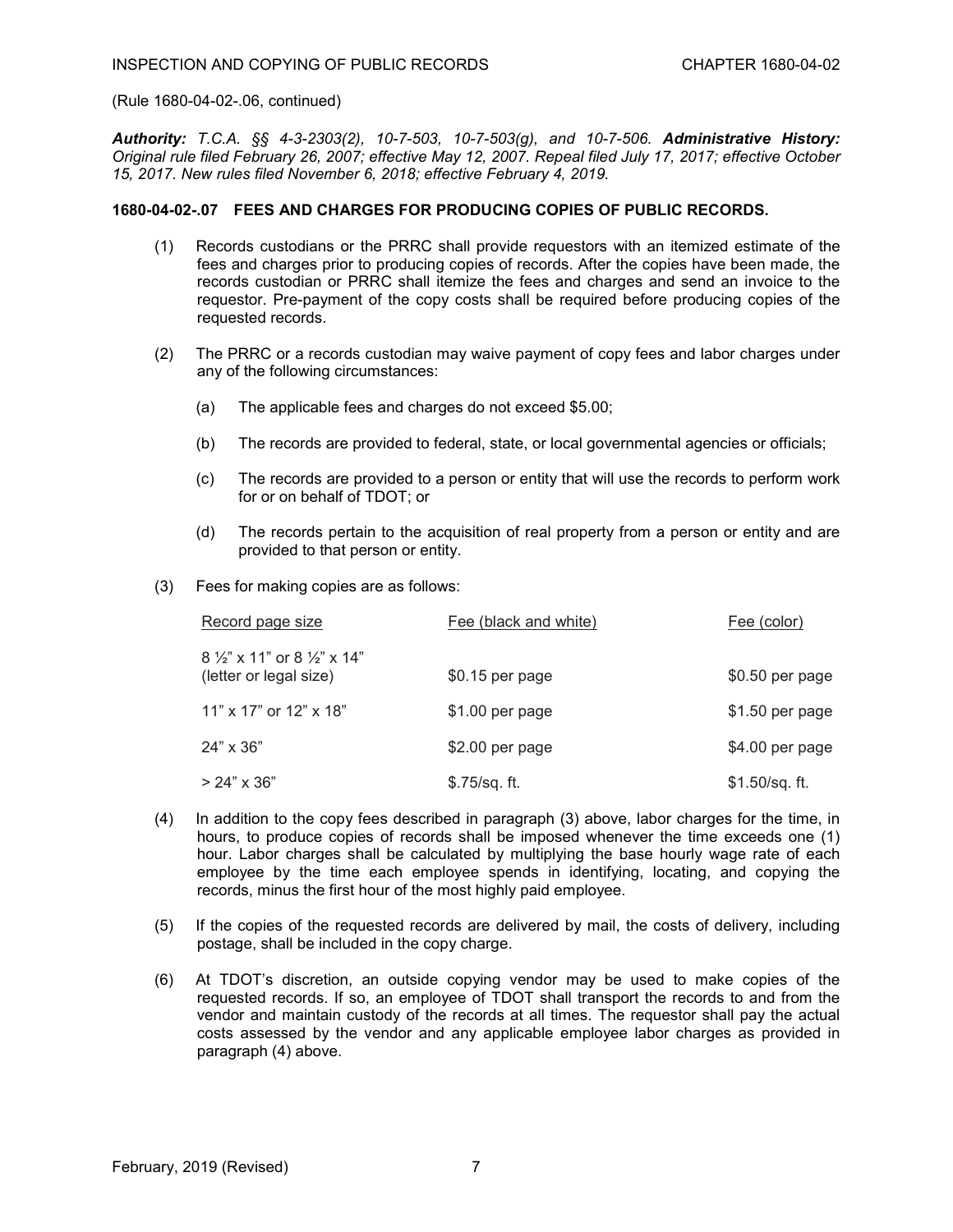(Rule 1680-04-02-.07, continued)

- (7) If the requested records are in the custody of, and produced by, a TDOT contractor or consultant, the requestor shall pay the total labor and copying costs billed to TDOT by the contractor or consultant.
- (8) If TDOT maintains the requested public record(s) in an electronic format, copies of the record(s) may be provided to the requestor in an electronic format, as follows:
	- (a) The record(s) may be downloaded to a flash drive or compact disc (or equivalent) provided by TDOT. The requestor shall be charged for the flash drive or compact disc (or equivalent) at the current cost to TDOT. Downloading to a flash drive or compact disc (or equivalent) from outside TDOT will not be allowed.
	- (b) If the requested record exists in an electronic format that may be transmitted by email, there will no copy fee for transmitting the record.
	- (c) If the time required to identify, locate, and download or transmit the requested electronic records exceeds one hour, the production of the copies shall be subject to the labor charge described in paragraph (4) above.
- (9) TDOT may aggregate record requests in accordance with the Frequent and Multiple Request Policy promulgated by the Office of Open Records Counsel when more than four (4) requests are received within a calendar month either from a single individual or a group of individuals deemed working in concert. The PRRC is responsible for making the determination that a group of individuals are working in concert. The PRRC or the records custodian must inform the individual that they have been deemed to be working in concert and that they have the right to appeal the decision to the OORC.
- (10) Payment shall be remitted by check or money order made payable to the State of Tennessee Department of Transportation.

*Authority: T.C.A. §§ 4-3-2303(2), 10-7-503, 10-7-503(g), and 10-7-506. Administrative History: Original rule filed February 26, 2007; effective May 12, 2007. Repeal filed July 17, 2017; effective October 15, 2017. New rules filed November 6, 2018; effective February 4, 2019.*

# **1680-04-02-.08 APPENDIX: FORMS.**

The following forms may be used, but are not required, to request inspection or copies of public records and to respond to public records requests, respectively:

(1) Public Records Request Form:

(This space intentionally left blank)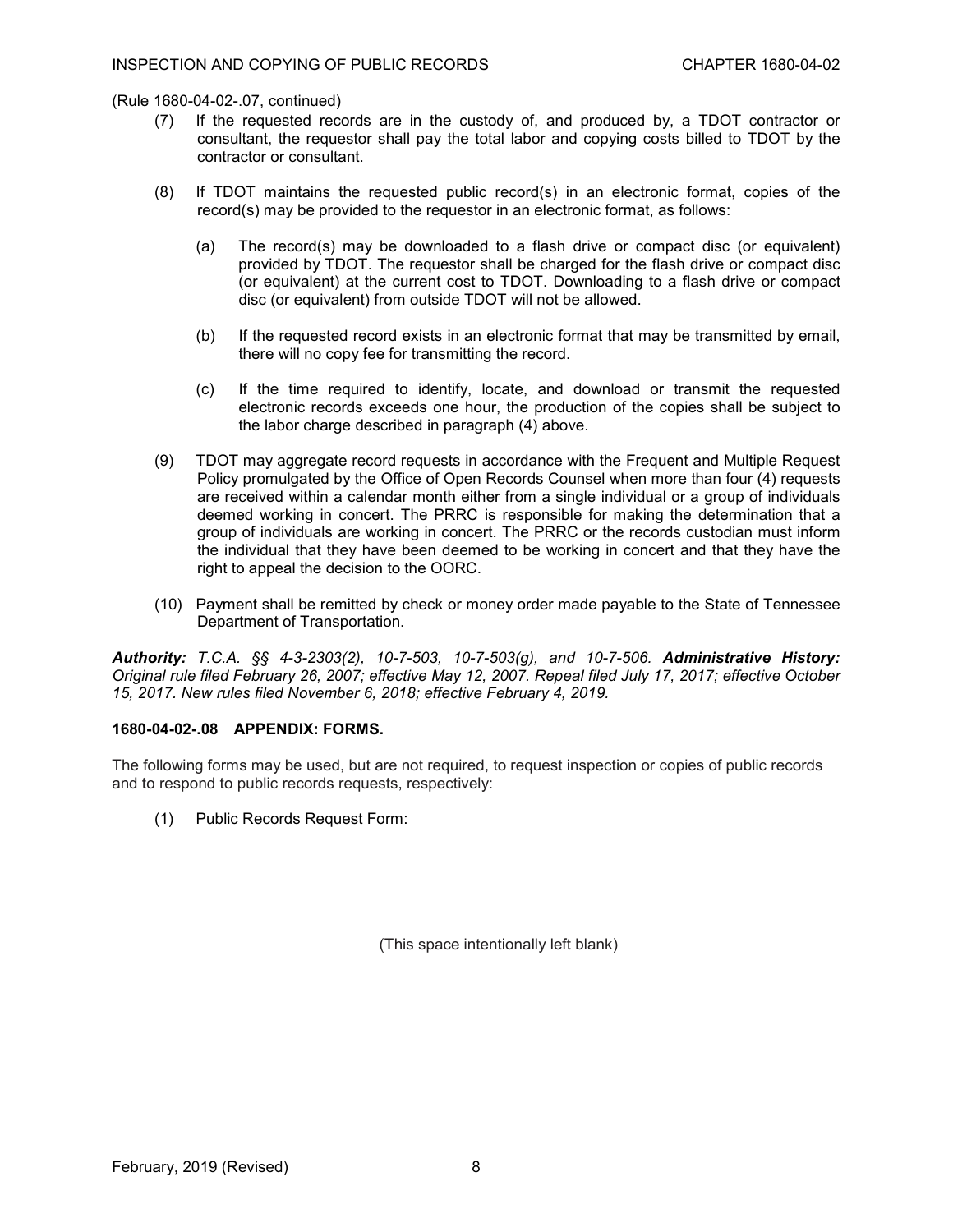(Rule 1680-04-02-.08, continued)

# PUBLIC RECORDS REQUEST FORM

The Tennessee Public Records Act (TPRA) grants Tennessee citizens the right to access open public records that exist at the time of the request. The TPRA does not require records custodians to compile information or create or recreate records that do not exist.

To: Public Records Request Coordinator Office of General Counsel Tennessee Department of Transportation 3rd Floor, James K. Polk Building 505 Deaderick Street Nashville, Tennessee 37243

| rom: |  |  |  |  |  |  |
|------|--|--|--|--|--|--|
|      |  |  |  |  |  |  |
|      |  |  |  |  |  |  |

Is the requestor a Tennessee citizen? \_\_\_\_ Yes \_\_\_\_\_ No

\_\_\_\_\_\_\_\_\_\_\_\_\_\_\_\_\_\_\_\_\_\_\_\_\_\_\_\_\_\_\_\_\_\_\_\_\_

Request: \_\_\_\_ Inspection Copy/Duplicate

If costs for copies are assessed, the requestor will receive an estimate. Delivery will be made by first class mail unless the requestor specifies otherwise.

Records Requested:

Provide a detailed description of the record(s) requested, including type of record(s), timeframe or dates for the record(s) sought, and subject matter or key words related to the record(s). Under the TPRA, record requests must be sufficiently detailed to enable a governmental entity to identify the specific records sought. As such, your request must provide enough detail to enable the records custodian responding to the request to identify the specific records you are seeking.

\_\_\_\_\_\_\_\_\_\_\_\_\_\_\_\_\_\_\_\_\_\_\_\_\_\_\_\_\_\_\_\_\_\_\_\_\_\_\_\_\_\_\_\_\_\_\_\_\_\_\_\_\_\_\_\_\_\_\_\_\_\_\_\_\_\_\_\_\_\_\_\_\_ \_\_\_\_\_\_\_\_\_\_\_\_\_\_\_\_\_\_\_\_\_\_\_\_\_\_\_\_\_\_\_\_\_\_\_\_\_\_\_\_\_\_\_\_\_\_\_\_\_\_\_\_\_\_\_\_\_\_\_\_\_\_\_\_\_\_\_\_\_\_\_\_\_ \_\_\_\_\_\_\_\_\_\_\_\_\_\_\_\_\_\_\_\_\_\_\_\_\_\_\_\_\_\_\_\_\_\_\_\_\_\_\_\_\_\_\_\_\_\_\_\_\_\_\_\_\_\_\_\_\_\_\_\_\_\_\_\_\_\_\_\_\_\_\_\_\_

\_\_\_\_\_\_\_\_\_\_\_\_\_\_\_\_\_\_\_\_\_\_\_\_\_\_\_\_\_\_\_\_\_\_\_\_\_\_\_\_\_\_\_\_\_\_\_\_\_\_\_\_\_\_\_\_\_\_\_\_\_\_\_\_\_\_\_\_\_\_\_\_\_ \_\_\_\_\_\_\_\_\_\_\_\_\_\_\_\_\_\_\_\_\_\_\_\_\_\_\_\_\_\_\_\_\_\_\_\_\_\_\_\_\_\_\_\_\_\_\_\_\_\_\_\_\_\_\_\_\_\_\_\_\_\_\_\_\_\_\_\_\_\_\_\_\_ \_\_\_\_\_\_\_\_\_\_\_\_\_\_\_\_\_\_\_\_\_\_\_\_\_\_\_\_\_\_\_\_\_\_\_\_\_\_\_\_\_\_\_\_\_\_\_\_\_\_\_\_\_\_\_\_\_\_\_\_\_\_\_\_\_\_\_\_\_\_\_\_\_ \_\_\_\_\_\_\_\_\_\_\_\_\_\_\_\_\_\_\_\_\_\_\_\_\_\_\_\_\_\_\_\_\_\_\_\_\_\_\_\_\_\_\_\_\_\_\_\_\_\_\_\_\_\_\_\_\_\_\_\_\_\_\_\_\_\_\_\_\_\_\_\_\_

Signature of Requestor and Date Signature of PRRC and Date

\_\_\_\_\_\_\_\_\_\_\_\_\_\_\_\_\_\_\_\_\_\_\_\_\_\_\_\_\_\_\_\_\_ \_\_\_\_\_\_\_\_\_\_\_\_\_\_\_\_\_\_\_\_\_\_\_\_\_\_\_\_\_\_\_\_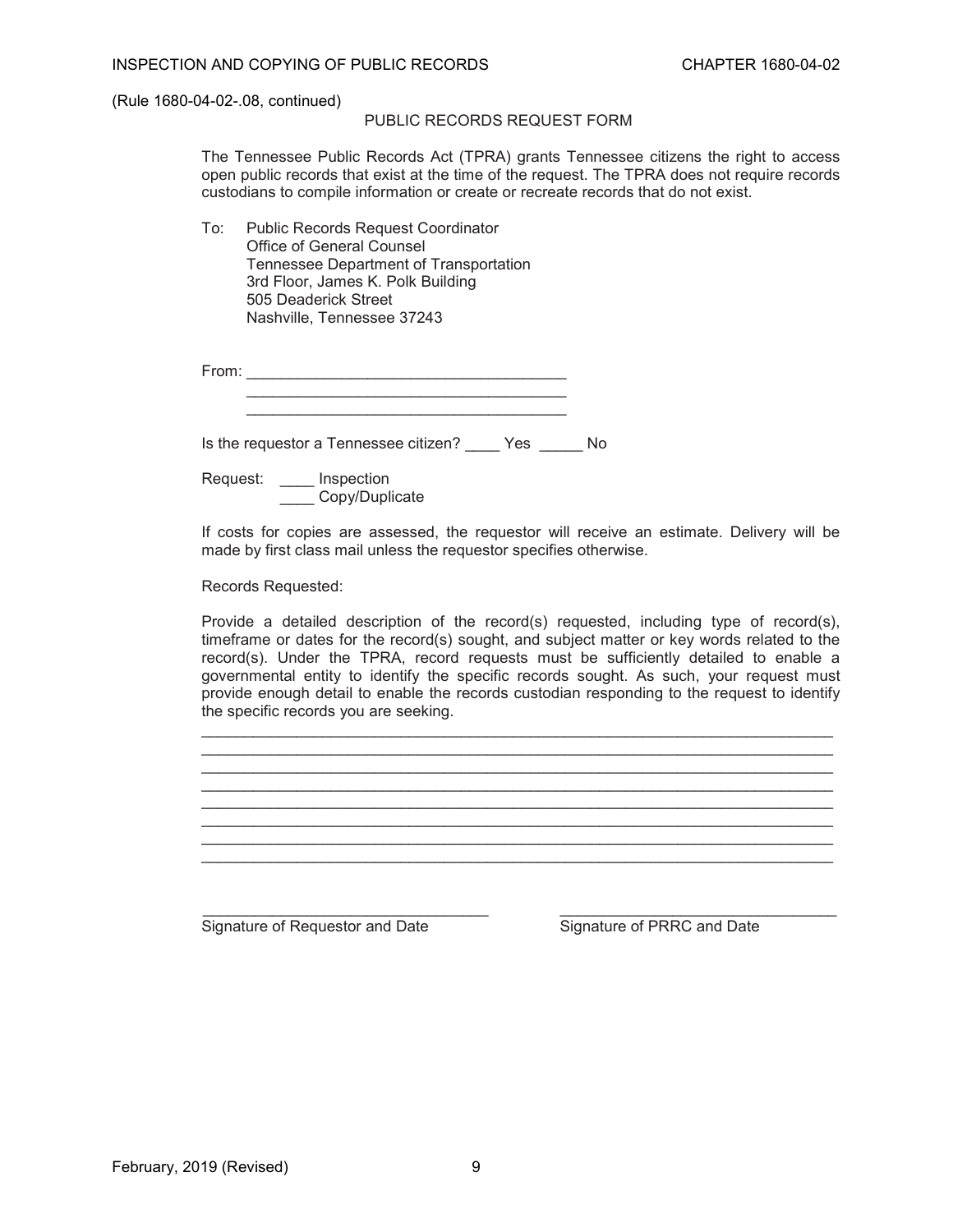#### (Rule 1680-04-02-.08, continued)

(2) Public Records Request Response Form:

#### PUBLIC RECORDS REQUEST RESPONSE FORM

### Office of General Counsel Tennessee Department of Transportation 3rd Floor, James K. Polk Building 505 Deaderick Street Nashville, Tennessee 37243

#### [Date]

[Requestor's Name and Contact Information]:

In response to your public records request received on \_\_\_\_\_\_\_\_\_, our office is taking the action(s) as indicated below:

□ The public records responsive to your request will be made available for inspection:

Location:\_\_\_\_\_\_\_\_\_\_\_\_\_\_\_\_\_\_\_\_\_\_\_\_ Date/Time:\_\_\_\_\_\_\_\_\_\_\_\_\_\_\_\_\_\_\_\_\_\_\_\_\_\_\_\_\_\_

- □ Copies of public records responsive to your request are:
	- □ Attached
	- $\Box$  Available for pickup at the following location:  $\Box$

□ Being delivered via U.S. Mail or other method:

- □ Your request is being denied on the following grounds:
	- □ Your request was not sufficiently detailed to enable identification of the specific requested records. You need to provide additional information to identify the records.
	- □ No such records exist or this office does not maintain records responsive to your request.
	- □ No proof of TN citizenship was presented with your request (if required). Your request will be reconsidered upon presentation of an adequate form of identification.
	- □ You are not a Tennessee citizen (if required).
	- □ You have not paid the copying/production fees.
	- □ The following state, federal, or other applicable law prohibits disclosure of the requested records:
- □ It is not practicable for the records you requested to be made promptly available for inspection and/or copying because:
	- □ It has not yet been determined that records responsive to your request exist; or
	- □ TDOT is still in the process of retrieving, reviewing and/or redacting the requested records.

The time reasonable necessary to produce the records or information and/or to make a determination of a proper response to your request is:

If you have any additional questions regarding your record request please contact:

\_\_\_\_\_\_\_\_\_\_\_\_\_\_\_\_\_\_\_\_\_\_\_\_\_\_\_\_\_\_\_\_\_\_\_\_\_\_\_\_\_\_\_\_\_\_\_\_\_\_\_\_\_\_.

\_\_\_\_\_\_\_\_\_\_\_\_\_\_\_\_\_\_\_\_\_\_\_\_\_\_\_\_\_.